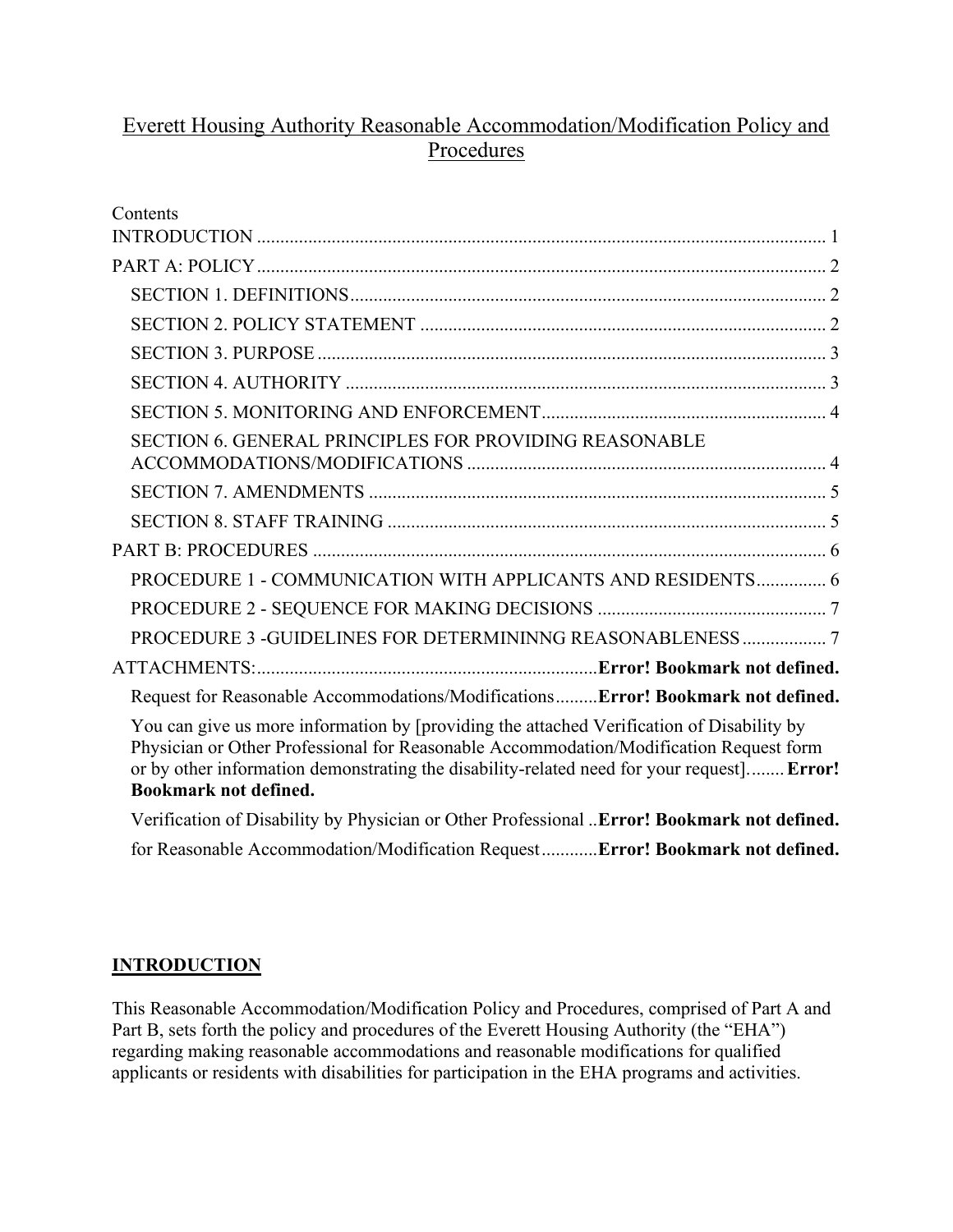A copy of this Reasonable Accommodation/Modification Policy and Procedures is posted in EHA main office lobby and on the EHA website, located at

**http://www.everetthousingauthority.org**. Additionally, a copy of this Reasonable Accommodation/Modification Policy and Procedures may be obtained upon request by contacting EHA office at (617) 387-6389.

# <span id="page-1-0"></span>**PART A: POLICY**

### <span id="page-1-1"></span>SECTION 1. DEFINITIONS

1.1. The term "ADA" shall mean the Americans with Disabilities Act, as amended.

1.2. The term "FHA" shall mean the Fair Housing Act of 1968, as amended.

- 1.3. The *term "individual with a disability"*, shall mean:
- (i) A physical or mental impairment that substantially limits one or more of the major life activities of such individual;
- (ii) A record of such an impairment; or
- (iii) Being regarded as having such an impairment

This definition shall be interpreted as further detailed in 28 CFR § 35.108 (Title II ADA regulations).

1.4. The term "Policy" shall mean Part A of this Reasonable Accommodation/ Modification Policy and Procedures, as adopted by the EHA Board, and as may be amended from time to time.

1.5. The term "Procedures" shall mean Part B of this Reasonable Accommodation/ Modification Policy and Procedures, and as may be amended from time to time, in a manner consistent with the Policy, by the EHA's Board.

1.6. The term "reasonable accommodation" as used herein means a change in the EHA's rules, policies, practices, or services, that may be necessary to provide persons with disabilities an equal opportunity to participate in EHA programs, activities, and services, and/or to enjoy EHA dwellings or facilities.

1.7 The term "reasonable modification" as used herein means a physical change, such as to a dwelling unit, building, common or public area, etc., necessary to afford persons with disabilities an equal opportunity to use and enjoy the premises and/or to access programs, activities, and services.

# <span id="page-1-2"></span>SECTION 2. POLICY STATEMENT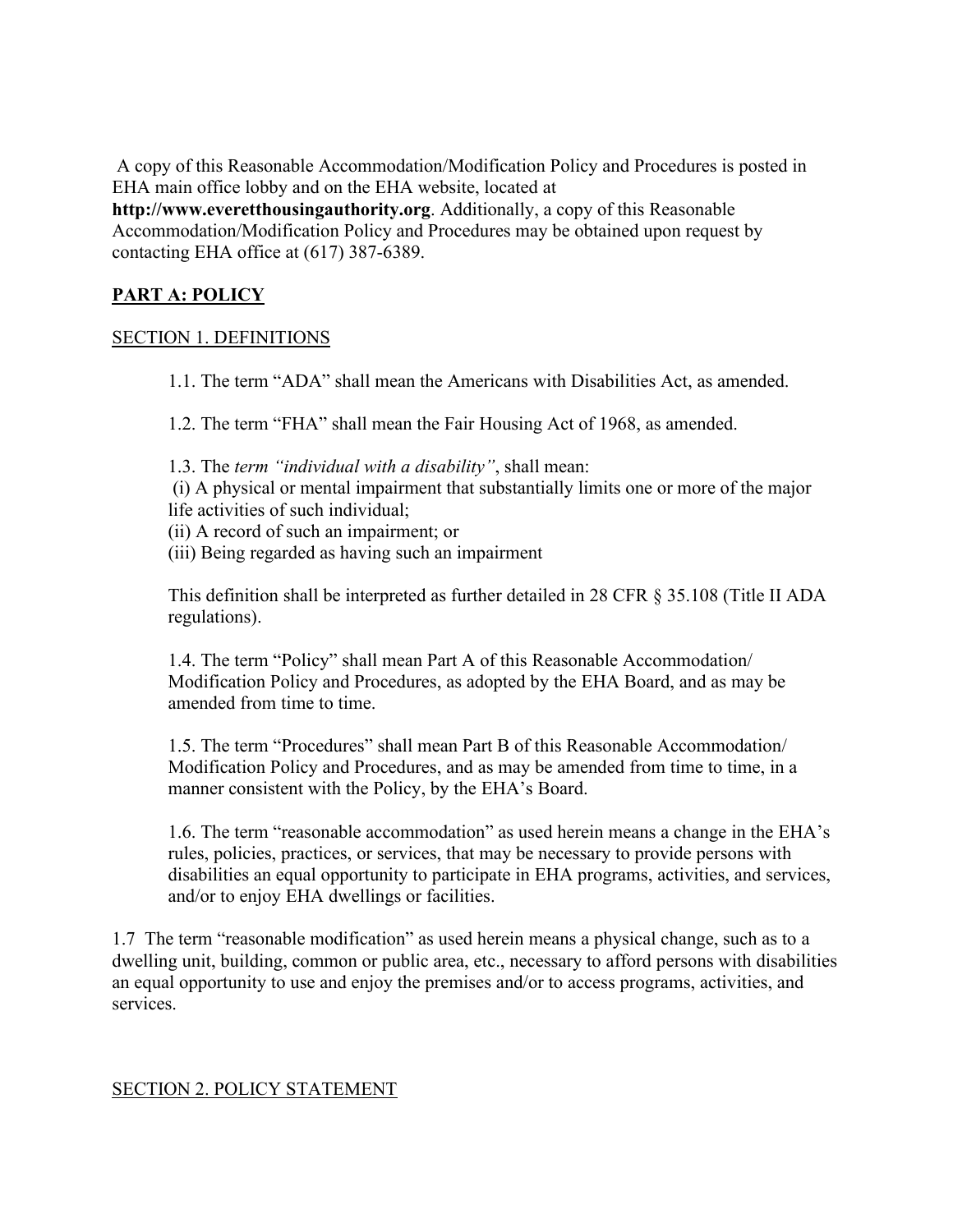The EHA is committed to ensuring that its policies and practices do not deny individuals with disabilities the equal opportunity to access, participate in, or benefit from, the EHA's housing services, programs, and facilities, nor otherwise discriminate against individuals with disabilities in connection with the operation of the EHA's housing services or programs. Therefore, if an individual with a disability requires a reasonable accommodation, i.e., a change to its rules, polices, practices, or services, or a reasonable modification, i.e., a physical alteration to a housing unit or public or common use area, the EHA will provide such a reasonable accommodation/modification, unless doing so would result in a fundamental alteration to the nature of the program or an undue financial and administrative burden. In such a case, the EHA will engage in an interactive process with the individual or person acting on the individual's behalf to make another accommodation/modification that would not result in a fundamental alteration or financial and administrative burden.

### <span id="page-2-0"></span>SECTION 3. PURPOSE

3.1 This Policy is intended to:

(a) communicate the EHA's position regarding reasonable accommodations/ modifications for persons with disabilities in connection with the EHA's housing programs services, and policies;

(b) establish a procedural guide for implementing such Policy; and

(c) comply with applicable federal, state and local laws to ensure accessibility for persons with disabilities to housing programs, benefits and services administered by the EHA.

# <span id="page-2-1"></span>SECTION 4. AUTHORITY

4.1 The requirements of this Policy are based upon the following statutes and regulations:

(a)Section 504 of the Rehabilitation Act of 1973, as amended ("Section 504"), and implementing regulations at 24 CFR part 8, which prohibit discrimination on the basis of disability status by recipients of federal financial assistance;

(b)The Fair Housing Act ("FHA"), as amended, which prohibits discrimination in the sale, rental and financing of dwellings on the basis of disability and other protected classes. Reasonable accommodation requirements are further clarified under The Joint Statement of the Department of Housing and Urban Development and the Department of Justice on Reasonable Accommodations under the Fair Housing Act<sup>1</sup>;

(c)Title II of the Americans With Disabilities Act ("ADA"), as amended, and

<sup>&</sup>lt;sup>1</sup> [https://www.justice.gov/sites/default/files/crt/legacy/2010/12/14/joint\\_statement\\_ra.pdf](https://www.justice.gov/sites/default/files/crt/legacy/2010/12/14/joint_statement_ra.pdf) .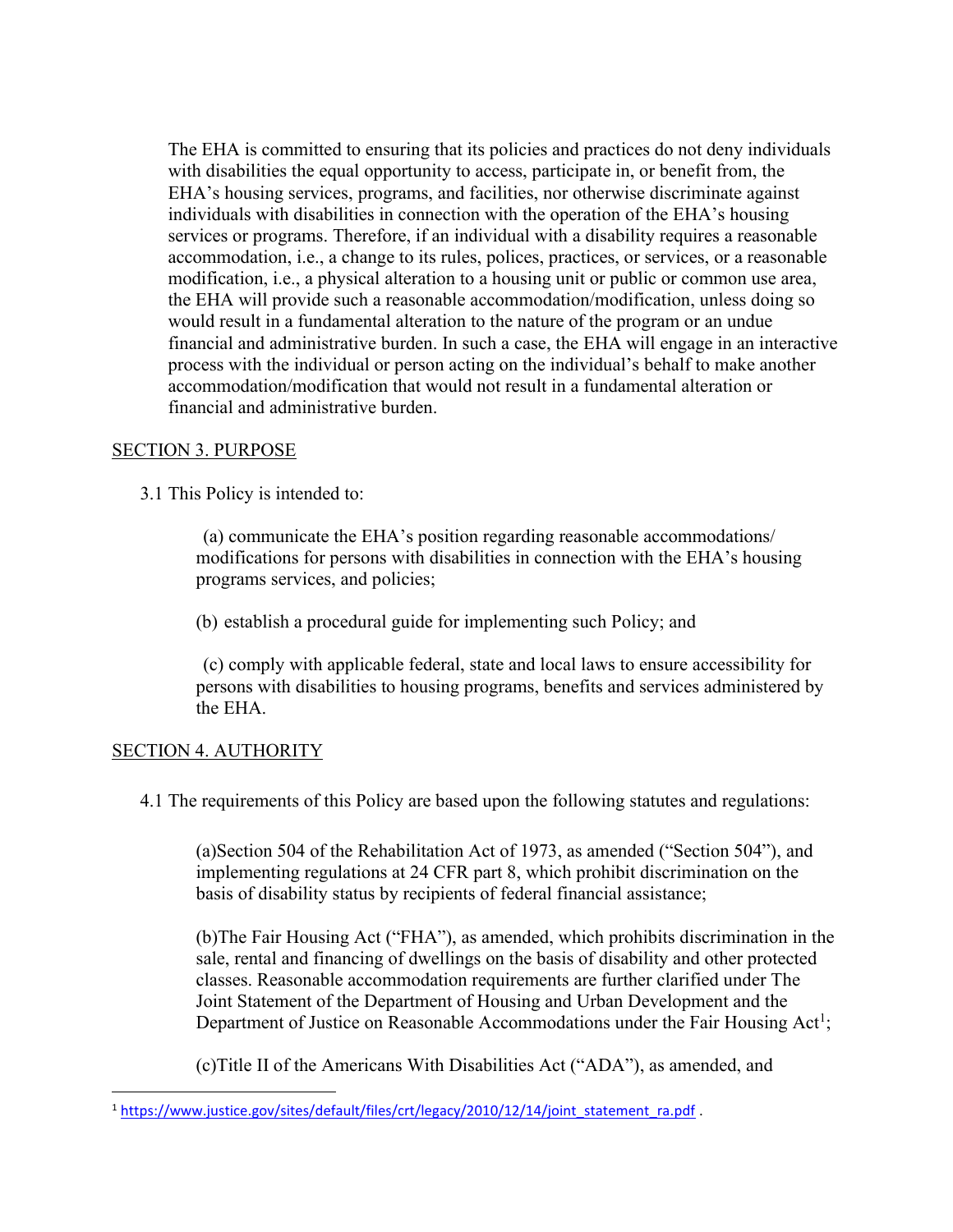implementing regulations at 28 CFR part 35, prohibit discrimination on the basis of disability status by public entities. Except as provided in §35.102(b), of 28 CFR Part 35, the ADA applies to all services, programs and activities provided or made available by public entities (State and local governments and agencies and instrumentalities thereof);

(d)Massachusetts General Laws chapter 151B, which prohibits discrimination against persons with disabilities and other protected classes in the renting, leasing, or sale of housing accommodations.

# <span id="page-3-0"></span>**SECTION 5. MONITORING AND ENFORCEMENT**

 The EHA **Executive Director** is responsible for monitoring the EHA's compliance with this Policy and enforcing the requirements under this Policy. Questions regarding this Policy, its interpretation or implementation should be made by contacting Roberta Correale, Assistant Director in writing, or by calling (617) 387-6389.

# <span id="page-3-1"></span>**SECTION 6. GENERAL PRINCIPLES FOR PROVIDING REASONABLE ACCOMMODATIONS/MODIFICATIONS**

6.1 Listed below are the general principles which provide a foundation for the Policy and which EHA staff should apply when responding to requests for reasonable accommodations/modifications within all EHA housing programs:

(a) It is presumed that the individual with a disability is usually knowledgeable of the appropriate types of, and methods for providing, reasonable accommodations/modifications needed when making a request. However, the EHA may offer equally effective alternatives to the requested accommodation, and/or alternative methods for providing the requested accommodation/modification.

(b) The procedure for evaluation and responding to requests for a reasonable accommodation/modification relies on a cooperative relationship between the EHA and the applicant/resident, or person acting on the applicant/resident's behalf. The process is not adversarial. Instead, it is an interactive process, including for the purposes of addressing any needed clarifications as to what is being requested or information that was submitted, any further information that may be needed, and/or in some cases, to discuss alternative accommodations/modifications that may meet the individual's needs.

(c) The Request for Reasonable Accommodations/Modifications form ("Request Form") (a copy of which is attached to this Policy and Procedures as Attachment 2) is designed to assist the EHA and our applicants/residents. If an applicant/resident does not, or cannot use the Request Form, the EHA will still respond to the request for an accommodation/modification. The applicant/resident may also request assistance with the Request Form, or may request that the Request Form be provided in an equally effective format or means of communication through auxiliary aids and services.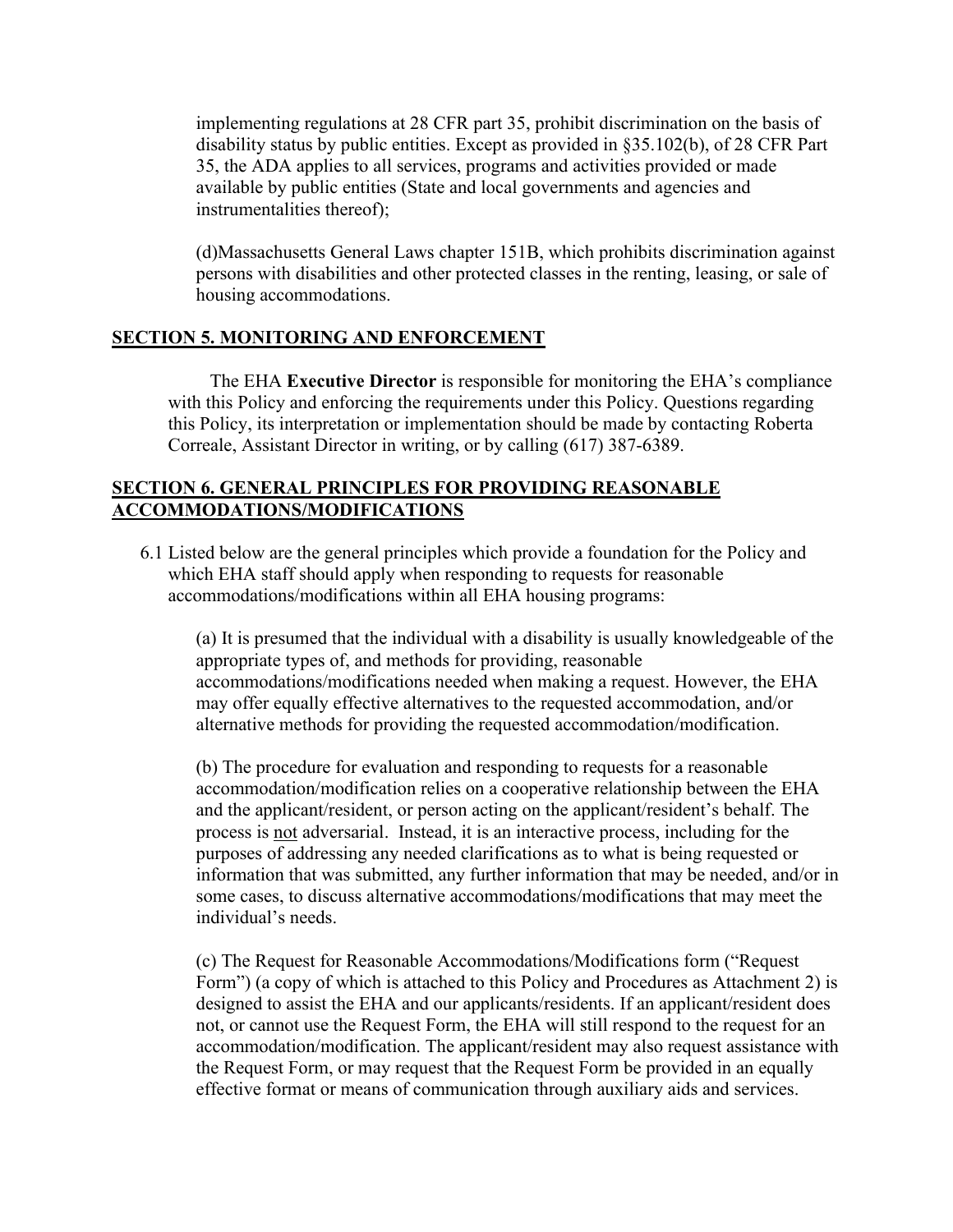(d) If the accommodation/modification is reasonable (see Procedure 3 below), the EHA will grant it.

(e) In accordance with Procedure 3 below, the EHA will grant the request for a reasonable accommodation/modification only to the extent that an undue financial and administrative burden or fundamental alteration to the nature of the program is not created thereby. A "fundamental alteration" is a modification that alters the essential nature of a provider's operations (e.g., a request for a service such as a transportation service that the EHA does not provide under its program). The EHA will make a determination of undue financial and administrative burden on a case-bycase basis, involving various factors, such as the cost of the reasonable accommodation/modification, the financial resources of the EHA, the benefits the accommodation/modification would provide to the requester, and the availability of alternative accommodations/modifications that would adequately meet the requester's disability–related needs.

The EHA will also grant reasonable modifications in accordance applicable laws, including G.L. c. 151B  $\S$  4(7A) with respect to reasonable modifications that are at the expense of owners in publicly assisted housing. The EHA will also set-aside and consult resources for its state-aided public housing in accordance with PHN 2011-13.

(f) All written documents required by or as a result of this Policy must contain plain language and be in appropriate alternative formats in order to communicate information and decisions to the person requesting the accommodation/modification.

(g) Any in-person meetings with a person with mobility impairments will be held in an accessible location. Reasonable accommodations will also be made to meet the person's disability-related needs.

#### <span id="page-4-0"></span>SECTION 7. AMENDMENTS

7.1. The Policy may be amended only by resolution of the Board of the EHA.

7.2. The Procedures may be amended within the scope of the Policy by the Board of the EHA.

7.3. Legal Compliance. Any amendment to the Policy or Procedures shall be consistent with all applicable laws and regulations.

#### <span id="page-4-1"></span>SECTION 8. STAFF TRAINING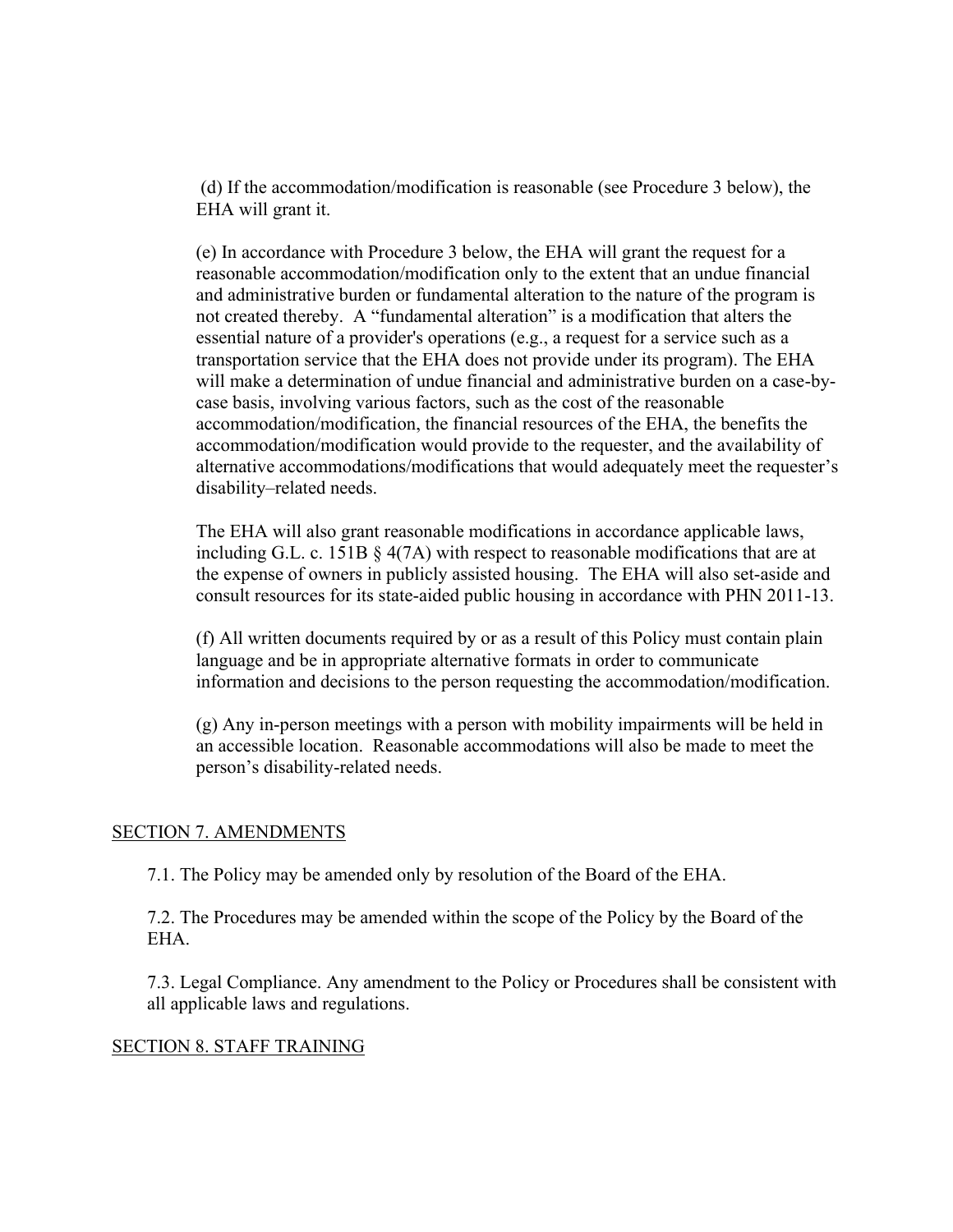The Equal Opportunity Officer/Reasonable Accommodation Coordinator/Executive Director will ensure that EHA staff are familiar with this Policy and Procedures and all applicable federal, state and local requirements regarding reasonable accommodations/modifications

# <span id="page-5-0"></span>**PART B: PROCEDURES**

## <span id="page-5-1"></span>PROCEDURE 1 - COMMUNICATION WITH APPLICANTS AND RESIDENTS

1. At the time of application, all applicants will be provided with the opportunity to request a reasonable accommodation/modification on the Common Housing Application for Massachusetts Public-Housing (CHAMP) or by paper application, or, upon the applicant's request, in another equally effective format. The Notice to All Applicants and Residents: Reasonable Accommodations and Modifications are available for Applicants and Residents with Mental and/or Physical Disabilities ("Notice") is attached to this Policy and Procedures as Attachment 1.

#### **2. EHA Residents seeking accommodations/modifications may call the EHA office at (617) 387-6389, TTY (800)545-1833x111.**

- 3. The EHA is responsible for informing all residents that a request may be submitted for reasonable accommodations/modifications for an individual with a disability. All residents will be provided the Notice and the Request Form when requesting a reasonable accommodation/modification. However, the Request Form cannot be required. A resident may otherwise submit the request in writing, orally, and at any time. Upon receiving the request, **the Assistant Director** will respond to the request within **thirty (30) business days.** If additional information or documentation is required, a written request should be issued to the resident by using the Request for Information or Verification Form ("Request for Information") (a copy of which is attached to this Policy and Procedures as Attachment 3). The Verification of Disability by Physician or Other Professional for Reasonable Accommodation/Modification Request form ("Verification for Reasonable Accommodation/Modification Request Form") is attached to this Policies and Procedures as Attachment 4).
- 4. The EHA will approve or deny the request as soon as possible, but not later than **thirty (30) days** after receiving all needed information and documentation from the resident. All decisions to grant or deny reasonable accommodations/modifications will be communicated in writing or if required, in an alternative format to communicate the decision to the applicant/resident. Exceptions to the thirty (30) day period for notification of the EHA's decision on the request should be provided to the resident in writing setting forth the reasons for the delay. A copy of each of the Letter Denying Request for Reasonable Accommodation/ Modification and the Letter Approving Request for Reasonable Accommodation/ Modification is attached to this Policy and Procedure as Attachment 5 and Attachment 6, respectively.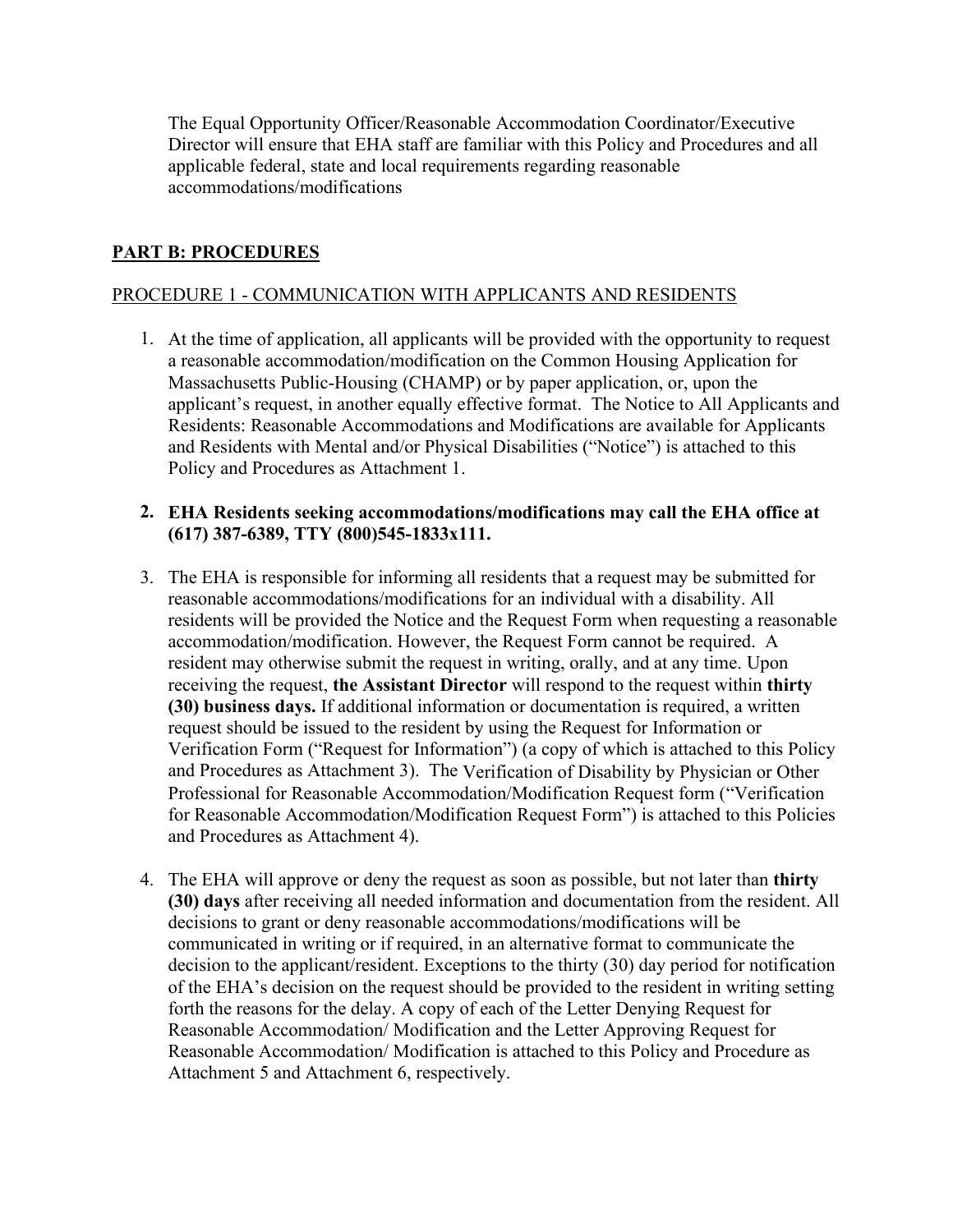5. The EHA will maintain its offices written materials which summarize this Policy and highlights the Procedures for making a request for reasonable accommodation/modification.

## <span id="page-6-0"></span>PROCEDURE 2 - SEQUENCE FOR MAKING DECISIONS

- **STEP 1.** Is the applicant/resident a qualified "individual with a disability"?
	- (a) If NO, the EHA is not obligated to make a reasonable accommodation/modification; therefore, the EHA may deny the request.
	- (b) IF YES, proceed to Step 2.
	- (c) If more information is needed, the EHA will seek additional information as appropriate through the standard Request for Information letter, the standard Request for Meeting letter, and/or other equally effective method of communication (a copy of the Request for Meeting letter is attached to this Policy and Procedures as Attachment 7).
- **STEP 2.** Is the requested accommodation/modification related to the disability?
	- (a) If NO, the EHA is not obligated to make the accommodation/modification; therefore, the EHA may deny the request.
	- (b) If YES, proceed to Step 3.
	- (c) If more information is needed, the EHA will seek additional information as appropriate through the standard Request for Information letter, the standard Request for Meeting letter, and/or other equally effective method of communication

**STEP 3.** Is the requested accommodation reasonable? This determination will be made by following PROCEDURE 3 - GUIDELINES FOR DETERMINING REASONABLENESS, below.

- (a) If YES, the EHA will approve the request for reasonable accommodation/ modification. A written description of the accommodation/modification will be prepared and included in the Letter Approving Request for Reasonable Accommodation/Modification.
- (b) If NO, the EHA may deny the request. Submit the denial using the Letter Denying Request for Reasonable Accommodation/Modification.
- (c) If more information is needed, the EHA will seek additional information as appropriate through the standard Request for Information letter, the standard Request for Meeting letter, and/or other equally effective method of communication.

#### <span id="page-6-1"></span>PROCEDURE 3 -GUIDELINES FOR DETERMININNG REASONABLENESS

1. In accordance with Section 6.1 of the Policy, the EHA will consider the requested method for providing reasonable accommodations/modifications for an individual with a disability. However, unless the disability-related need for an accommodation/ modification is obvious or otherwise known to the EHA, the EHA may require the individual with a disability to provide further information to demonstrate the need for the requested accommodation to enable an equal opportunity to access, use, or enjoy the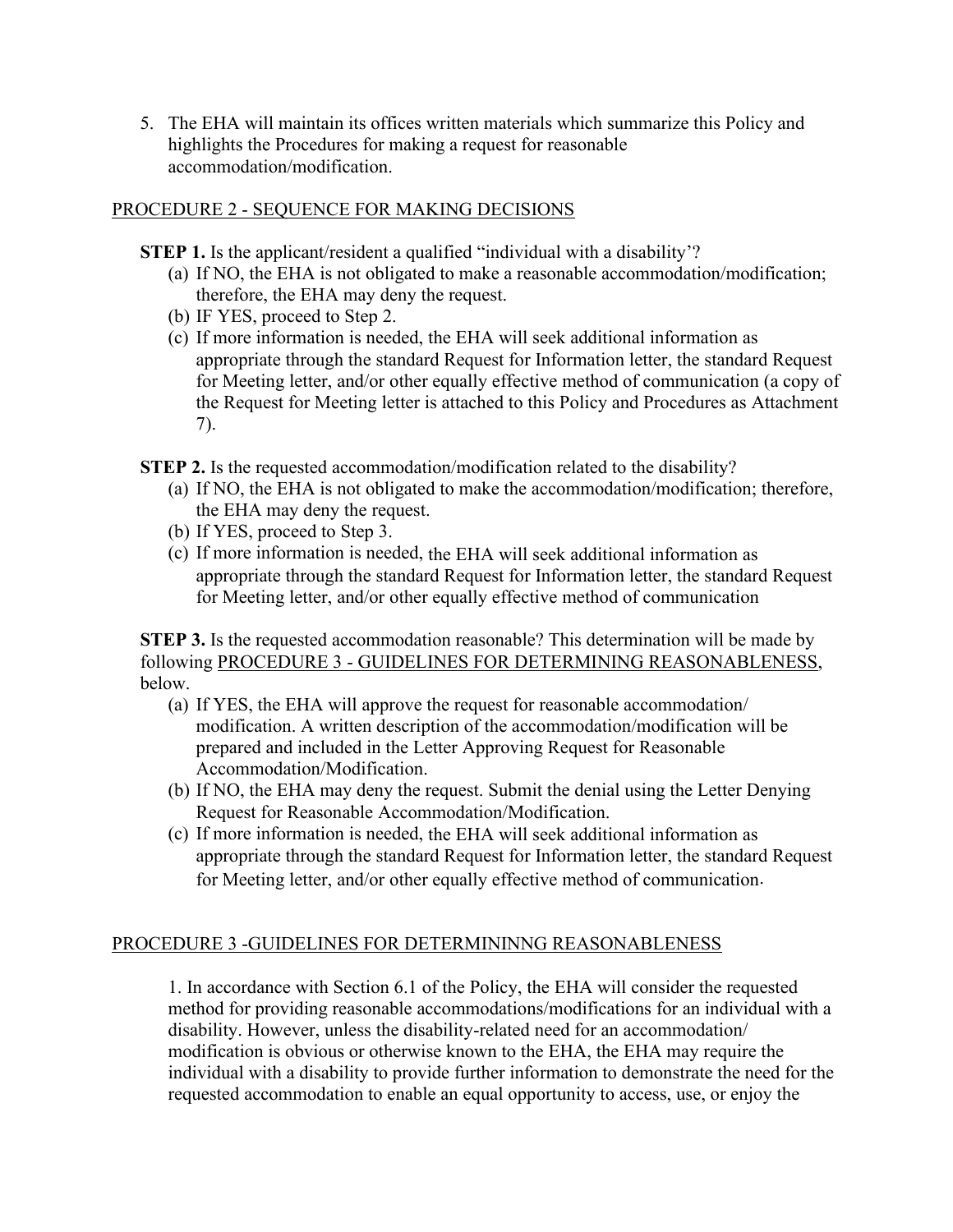housing program or EHA services and activities. Additionally, the EHA may offer equally effective alternatives to the requested accommodation/modification, and/or alternative methods for providing the requested accommodation through the interactive process.

2. Requests for reasonable accommodation/modification will be considered on a case-bycase basis. Decisions regarding reasonable accommodations/modifications will be made in compliance with all applicable laws, regulations, and requirements. Additionally, in those circumstances where the EHA deems that a proposed reasonable accommodation/ modification would fundamentally alter the service, program, or activity, or would result in undue financial and administrative burdens, the EHA has the burden of proving such result(s).

3. The responsibility for the decision that a proposed reasonable accommodation/ modification would result in such alteration or burdens shall rest with the Executive Director or his/her designee after considering all resources available for use in the funding and operation of the service, program, or activity, and must be accompanied by written statement of the reasons for reaching that conclusion. If an action would result in such an alteration or such burdens, the EHA shall propose any other action that will not result in or require a fundamental alteration or financial and administrative burden as part of the interactive process.

4. Direct Threat. Generally, an accommodation is not required if it would pose a "direct threat" to the health and safety of other individuals or would result in substantial physical damage to the property of others. The EHA's assessment of "direct threat" will be individualized and based on reliable objective evidence (*e.g*., current conduct, or a recent history of overt acts). The EHA's assessment will consider: (1) the nature, duration, and severity of the risk of injury; (2) the probability that injury will actually occur; and (3) whether there are any reasonable accommodations that will eliminate the direct threat. In evaluating a recent history of overt acts, the EHA will take into account circumstances, such as intervening treatment or medication, that have eliminated the direct threat (*i.e*., a significant risk of substantial harm).

5. Verification. The EHA may generally verify a person has a disability only to the extent necessary to determine that the person: is qualified for the housing for which they are applying; is entitled to any disability-related preference or benefit they may claim; or has a disability-related need for a requested accommodation/modification in order to have an equal opportunity to enjoy the housing and/or participate in or benefit from the EHA's activities, programs, or services.

In response to reasonable accommodation/modification requests, the EHA may not require verification of disability if the disability is obvious or otherwise know. The EHA also may not ask what the disability is or require specific details as to the disability. The EHA may require documentation of the disability-related need (i.e., information showing that there is a relationship or nexus between the requested accommodation/modification and the individual's disability or effects of the disability), unless such need is obvious or